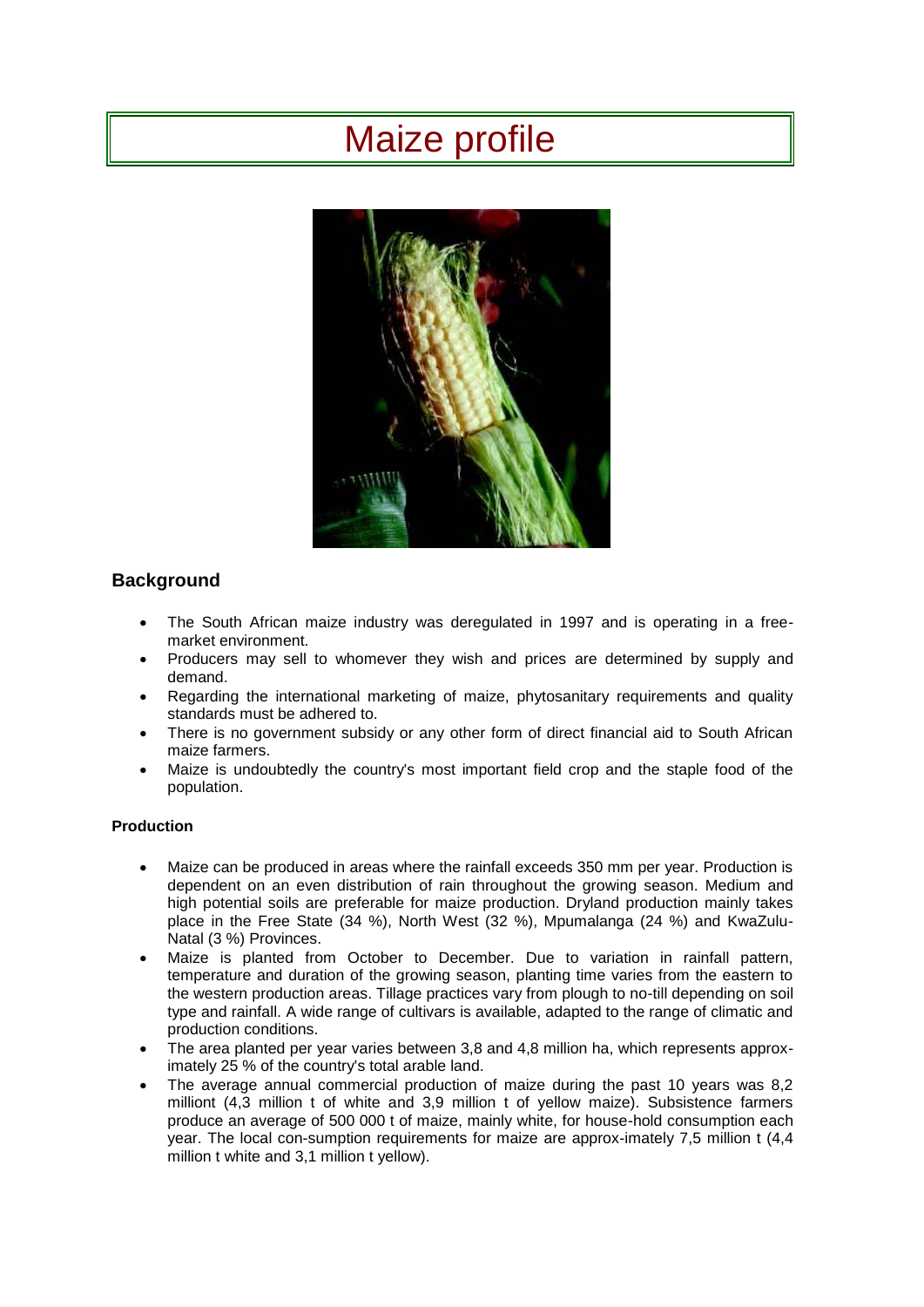The average annual gross value of maize for the past five years is R4 808 million.



SA maize production (1993/94 to 1997/98)



Production and consumption of maize (1993/94 to 1997/98)

#### **Trade balance**

The maize industry is an important earner of foreign exchange for the country through exports of maize and maize products.

The most important countries from which South Africa imported maize during the past three years were the United States, Argentina and Kenya.

South Africa exports maize mainly to Japan, Iran, Kenya and Venezuela. Other important markets are Zimbabwe, Zambia and Malaysia. Maize products are exported mainly to Mozambique, Angola and Zambia.



#### **Imports and exports of maize and maize products**

#### **Farmers and farmworkers**

Maize is produced by approximately 9 000 commercial farmers who provide direct employment for an estimated workforce of 128 000.

It is the staple diet of the people of South Africa. Maize is therefore produced by emerging farmers to provide in their basic household requirements. Excess production is sold as green mealies or grain to supplement the household income. Research is aimed at optimising production per unit area in order to improve the contribution of emerging farmers to the national maize production.

In addition, work opportunities are provided in various industries relying on maize as a raw material. The maize milling, stock-feed, wet milling, poultry and dairy industries are directly dependent on maize for their survival and employ thousands of workers.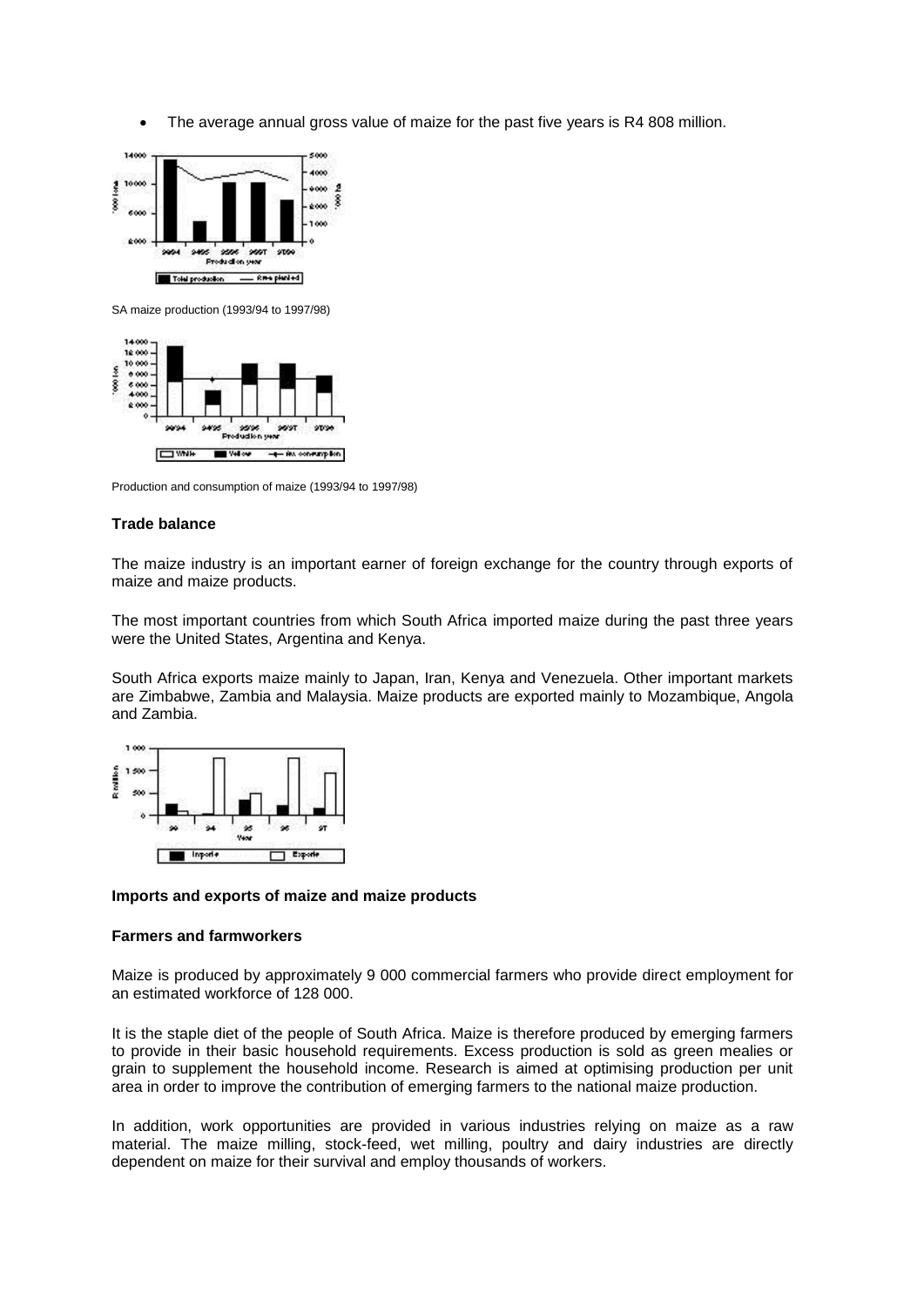## **Trade balance**

Prior to May 1997, the Maize Board administered various arrangements relating to the marketing of maize. These marketing functions were funded by means of statutory levies.

The single-channel fixed-price system for maize on the local market was repealed at the end of April 1995, after which the marketing of maize became free. With regard to international marketing, single-channel export pools were operated by the Maize Board until April 1997.

Up to April 1997, the functions which were performed by the Maize Board were funded by statutory levies on maize. Research was financed by the Board and carried out by the Agricultural Research Council (ARC), Council for Scientific and Industrial Research (CSIR) and other research organisations.

On 30 April 1997, the Maize Board's functions were terminated. All its assets were transferred to the Maize Trust to be used to the benefit of the entire maize industry. No statutory levies are applicable since May 1997. Producers are also in a positions to make their own marketing arrangements. Producers negotiate prices according to market forces, spot, contract or futures prices. With regard to exports, phytosanitary requirements and quality standards must be adhered to and a Perishable Products Export Control Board (PPECB) certificate must be obtained. A tariff currently amounting to R31,50/t is applicable to imports.

The function of providing information on maize is currently performed by the South African Grain Information Service (SAGIS).

Research is financed with income from the Maize Trust and is undertaken by the ARC, CSIR and other research organisations.

#### **Organisations**

- The National Maize Producers' Organisation (NAMPO) is the representative body for farmers, which promotes their interests at all levels
- The Technical Advisory Forum represents all directly affected groups in the marketing of maize and maize products
- The Board of Trustees of the Maize Trust ensures that the income derived from the assets in the Trust is utilised according to the objective of the Deed of Trust but to the benefit of the entire industry
- SAGIS administers the information function.

#### **Contact addresses**

#### *National Department of Agriculture*

Directorate Economics and Policy Analysis Private Bag X416, Pretoria 0001 Tel (012) 319 6537 Fax (012) 326 3517 E-mail: dae@nda.agric.za

Directorate Statistical Information Private Bag X246, Pretoria 0001 Tel (012) 319 6535 Fax (012) 319 6267 E-mail: [dasi@nda.agric.za](mailto:dasi@nda.agric.za)